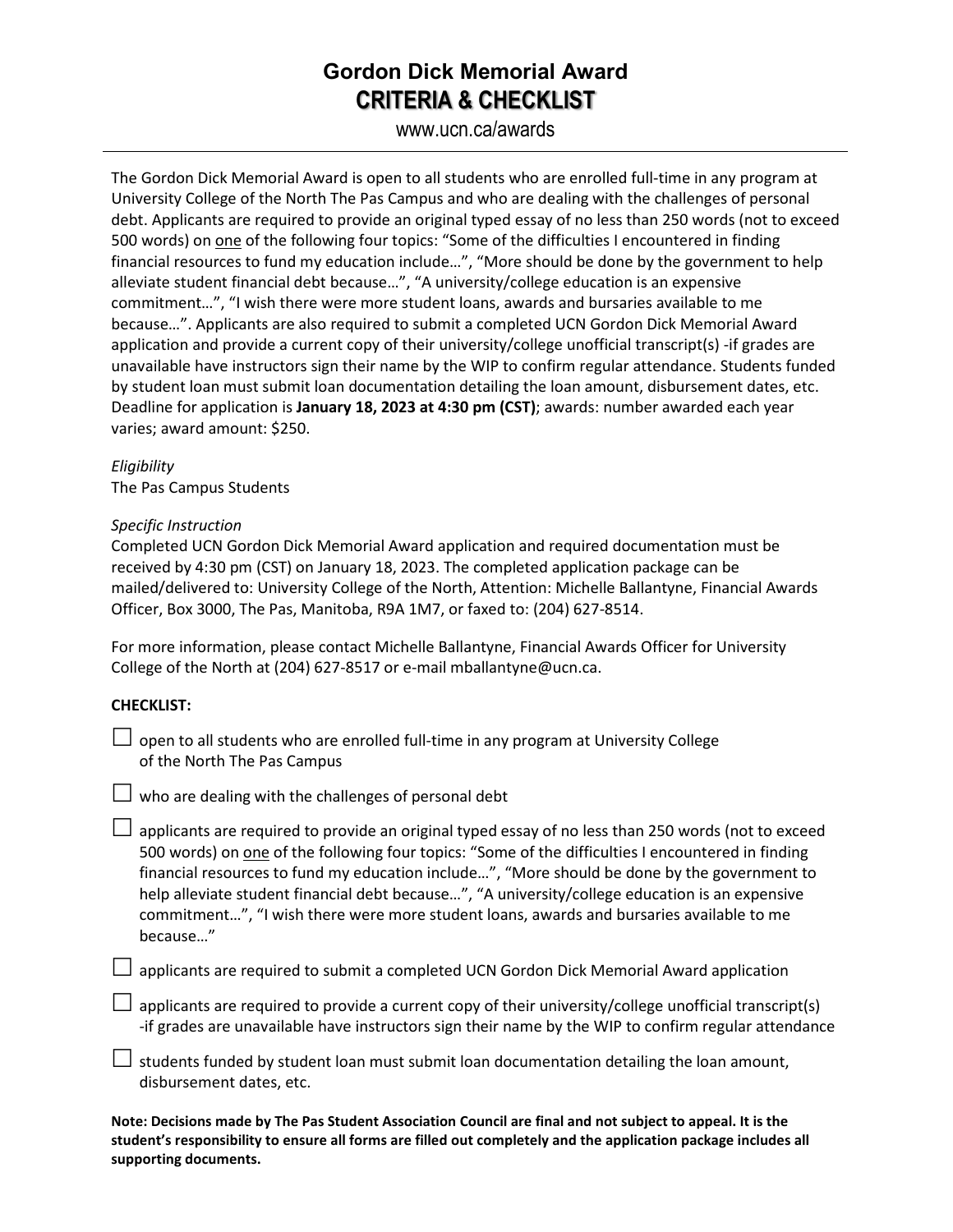

 $\widetilde{\mathscr{S}}$  his award was created to honour the memory of Gordon Dick, a University College of the North Counsellor at The Pas Campus whose efforts to improve the morale, financial status, emotional health, and well-being of students attending UCN was almost immeasurable. Gordon was, in many cases the first UCN staff person that many students encountered.

#### **AWARD CRITERIA:**

- Open to all students enrolled full-time in any program at University  $\mathbf{R}$ College of the North The Pas Campus
- Who are dealing with the challenges of personal debt  $\mathcal{L}$
- Applicants are required to provide an original typed essay of no less than 250 words (not to exceed 500 words) on one of the following four topics:
	- 1. "Some of the difficulties I encountered in finding financial resources to fund my education include..."
	- 2. "More should be done by the government to help alleviate student financial debt because..."
	- 3. "A university/college education is an expensive commitment..."
	- 4. "I wish there were more student loans, awards and bursaries available to me because..."



~ The Pas Student Association Council (SAC) will select the candidate who genuinely reflects the spirit of this award  $\sim$ 



All applicants agree that by applying for this award, they give permission for The Pas Student Association Council to use their essays in SAC publications.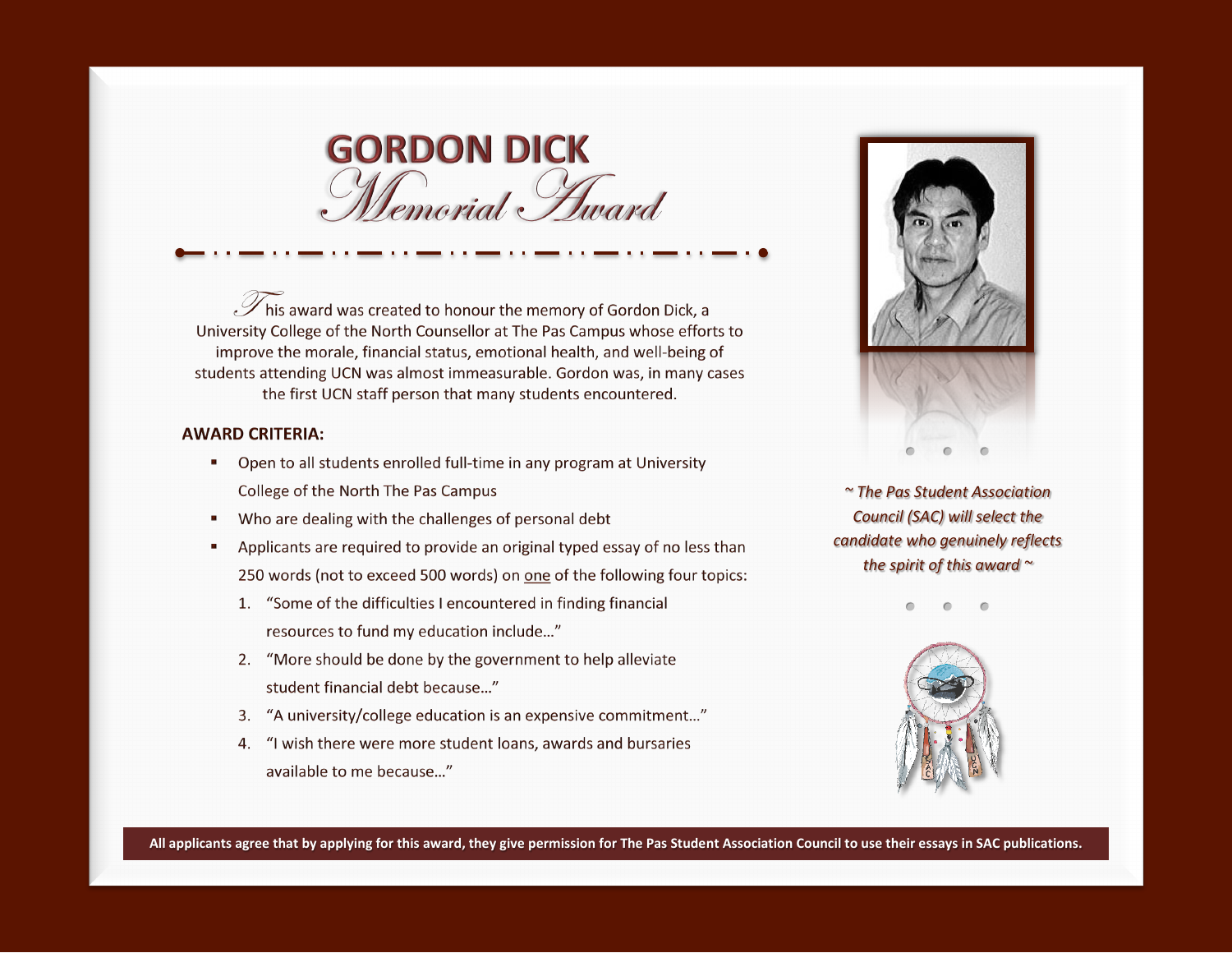

**The Pas Campus & Regional Education and Training Centre Students** Michelle Ballantyne, Financial Awards Officer Box 3000, The Pas, Manitoba, R9A 1M7 Phone: (204) 627-8517 Fax: (204) 627-8514 Toll-free: 1-866-627-8500 Extension: 8517

#### **Thompson Campus Students**

Emerald McKay, Learners' Assistance Centre Coordinator 55 UCN Drive, Thompson, Manitoba, R8N 1L7 Phone: (204) 677-6402 Fax: (204) 677-6416 Toll-free: 1-866-677-6450 Extension: 6402

# **Award, Bursary & Scholarship Application**

| -PRINT ALL INFORMATION IN BLACK INK ONLY-                                                                                       |           |           | APPLICATION AVAILABLE IN ANOTHER FORMAT UPON REQUEST.           |  |                                                                                                                                                          |  |  |
|---------------------------------------------------------------------------------------------------------------------------------|-----------|-----------|-----------------------------------------------------------------|--|----------------------------------------------------------------------------------------------------------------------------------------------------------|--|--|
| Name of award applying for:                                                                                                     |           |           |                                                                 |  | Date: (yyyy/mm/dd)                                                                                                                                       |  |  |
| <b>Gordon Dick Memorial Award</b>                                                                                               |           |           |                                                                 |  |                                                                                                                                                          |  |  |
| PERSONAL INFORMATION                                                                                                            |           |           |                                                                 |  |                                                                                                                                                          |  |  |
| Student number:                                                                                                                 |           |           | Social insurance number:                                        |  |                                                                                                                                                          |  |  |
| First name:                                                                                                                     |           |           | Last name:                                                      |  |                                                                                                                                                          |  |  |
| Date of birth: (yyyy/mm/dd)                                                                                                     | Gender:   |           | Marital status:<br>Single $\Box$                                |  | Married $\Box$ Common-law $\Box$<br>Separated, divorced, widowed<br>┙                                                                                    |  |  |
| Permanent mailing address:                                                                                                      |           |           |                                                                 |  |                                                                                                                                                          |  |  |
| City:                                                                                                                           |           | Province: |                                                                 |  | Postal code:                                                                                                                                             |  |  |
| Phone:                                                                                                                          |           |           | E-mail:                                                         |  |                                                                                                                                                          |  |  |
| $(H)$ (<br>(C) (                                                                                                                | $(W)$ $($ |           |                                                                 |  |                                                                                                                                                          |  |  |
| <b>EDUCATIONAL BACKGROUND</b>                                                                                                   |           |           |                                                                 |  |                                                                                                                                                          |  |  |
| University/college program of study:                                                                                            |           |           | Term:                                                           |  | Enrolled in:<br>$\Box$ Full-time studies $\Box$ Part-time studies                                                                                        |  |  |
| Term GPA: (please attach current copy of unofficial transcript(s); if grades are                                                |           |           | Course-load for term:                                           |  | Program length: (e.g. year 2 of 4 year program)                                                                                                          |  |  |
| unavailable have your instructors sign their name by the WIP to confirm regular<br>attendance)                                  |           |           | $\%$                                                            |  | of<br>year                                                                                                                                               |  |  |
| <b>FAMILY INFORMATION</b>                                                                                                       |           |           |                                                                 |  |                                                                                                                                                          |  |  |
| Number of dependents under the age of 18 residing with you:                                                                     |           |           |                                                                 |  |                                                                                                                                                          |  |  |
| $\Box$ 1 $\Box$ 2 $\Box$ 3 $\Box$ 4 $\Box$ 5 $\Box$ 6 $\Box$ 7 $\Box$ 8 $\Box$ 9 $\Box$ 10 $\Box$ Not applicable                |           |           |                                                                 |  |                                                                                                                                                          |  |  |
| List ages of dependents:                                                                                                        |           |           | Is spouse, common-law:                                          |  |                                                                                                                                                          |  |  |
|                                                                                                                                 |           |           | Employed $\Box$ Unemployed $\Box$ Student $\Box$ Not applicable |  |                                                                                                                                                          |  |  |
| <b>FUNDING SOURCES</b>                                                                                                          |           |           |                                                                 |  |                                                                                                                                                          |  |  |
| How will you be financing your education? (please check those that apply)                                                       |           |           |                                                                 |  |                                                                                                                                                          |  |  |
|                                                                                                                                 |           |           |                                                                 |  | □ Canada/Manitoba Student Loan/Grants/Bursaries/Scholarships/Awards (please attach proof of loan amount and loan details, e.g. disbursement dates, etc.) |  |  |
| □ Manitoba Employment & Training Services □ Parent/s, Relative, Donor                                                           |           |           |                                                                 |  |                                                                                                                                                          |  |  |
| Band, Tribal Council, Manitoba Metis Federation (name) _________________________                                                |           |           | Other $_{-}$                                                    |  |                                                                                                                                                          |  |  |
| Financing will be:                                                                                                              |           |           |                                                                 |  |                                                                                                                                                          |  |  |
| Full (books, tuition/fees and living allowance) Lattial (please circle those that apply: books, tuition/fees, living allowance) |           |           |                                                                 |  |                                                                                                                                                          |  |  |
| List funding source name(s) and percent or amount of financing for term:                                                        |           |           |                                                                 |  |                                                                                                                                                          |  |  |
| Source Name(s)                                                                                                                  |           |           |                                                                 |  | Percent or Amount                                                                                                                                        |  |  |
|                                                                                                                                 |           |           |                                                                 |  | ___________ % or \$ ____________                                                                                                                         |  |  |
|                                                                                                                                 |           |           |                                                                 |  | $\frac{1}{2}$ % or \$                                                                                                                                    |  |  |
|                                                                                                                                 |           |           |                                                                 |  | _________ % or \$ _____________                                                                                                                          |  |  |